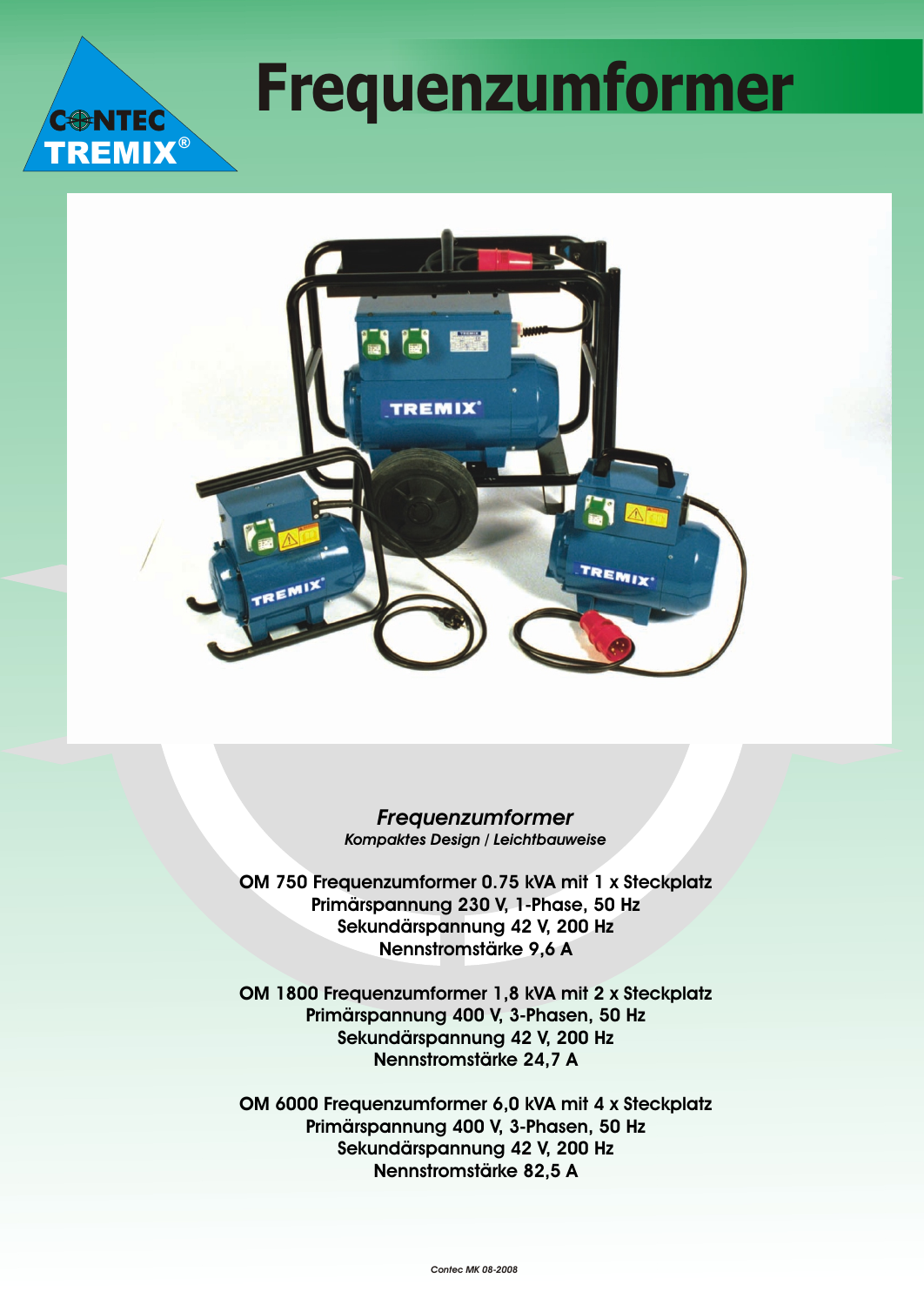## Frequency converter **OM 750/ 1800/ 6000**



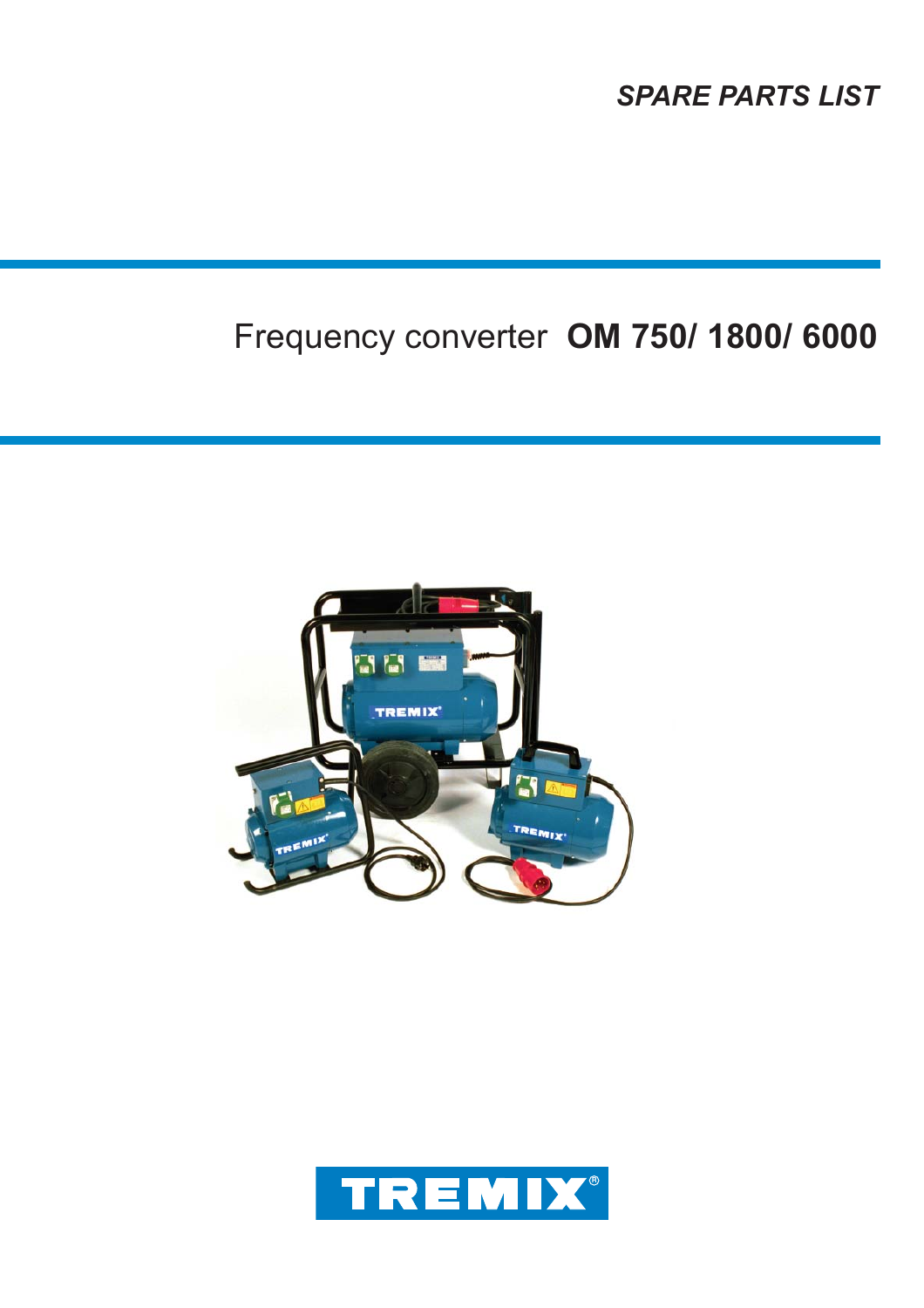|            | Date 0502      | <b>TREMIX Frequency converter</b> OM 1800               |
|------------|----------------|---------------------------------------------------------|
| Pos Qty NO |                | Denomination                                            |
|            |                |                                                         |
| 1          | MPM2050        | Screw 3.9x16 CrossCut galvanized UNI 6954               |
| 2          | MP339          | CEE Socket 32A 3P 40+50 V 200 Hz 4h                     |
| 3          | MPM3080        | Wire Sleeve 6 mm                                        |
| 4          | <b>MP338</b>   | Cable Sleeve PVC black 11x18x80                         |
| 5          | MP1560         | Plastic Sleeve 10 black                                 |
| 6          | MP510          | Switch Box Cover without holes Conv. 1.5-2 3ph.         |
| 7          | MPM3060        | Wire Sleeve 2.5 mm                                      |
| 8          | <b>MP308</b>   | Handle                                                  |
| 9          | <b>MPM0820</b> | Screw 8x20 UNI 6109 4th. - Galvanized                   |
| 10         | <b>MP506</b>   | Switch Box Cover With holes Conv. 1.5 KVA 3ph.          |
| 11         | <b>MPM0870</b> | Screw 5x16 CrossCut DIN 965 4.8 Galvanized              |
| 12         | PF523          | Switch Box Conv. 1.8-2.4 KVA 3ph. ITL                   |
| 13         | MP519          | Bearing 1 Rim 6206 ZZ 30x62x16                          |
| 14         | MPM2575        | Spring Ring 61x51 Th. 0.4                               |
| 15         | <b>MPM0880</b> | Screw 5x25 CrossCut DIN 965 4.8 Gálvanized              |
| 16         | MPM3562        | Data Plate (Tremix) CE                                  |
| 17         | MPM2810        | Self Tapping Screw 1.9x5 T.T.ACC:OTT                    |
| 18         | MPM1800        | Ring 5 UNI 1751                                         |
| 19         | PF322          | 3-ph. Flexible Cord PVC 2m Conv.1.2-1.8-2.4<br>T3ph.ITP |
| 20         | MP542          | Fan                                                     |
| 21         | MP1570         | Plastic Sleeve 12 black                                 |
| 22         | MPM3387        | Insulated Terminal 6mm                                  |
| 23         | MPM3050        | Wire Sleeve 1.5mm                                       |
| 24         | MPM3110        | Cable Lug 6.3mm-2.5+6mm                                 |
| 25         | MP543          | Fan Cap                                                 |
| 26         | <b>MPC0030</b> | Flexible Cable PVC black N07V-K1x2.5mm                  |
| 27         | PF541          | Fan Cover with hole - Conv1.8-2.4 KVA S.                |
| 28         | PF540          | Bearing Cover without hole - Conv.1.8-2.4 KVA S.        |
| 29         | MPM2070        | Screw 3.9x9.5 UNI 6949 Galvanized                       |
| 30         | MP505          | Fixing clip Conv.0.7-1.2-1.8-2.4 KVA                    |
| 31         | MPM1040        | Nut 5 UNI 5588 6S                                       |
| 32         | MP539          | Screw 5x220 thread 20 Conv.1.8 KVA 3ph.                 |
| 33         | MP430          | Screw 5x245 thread 20 Conv.1.2-1.8 1ph./1.2-2.43ph      |
| 34         | PF525          | Motor Stator 230/400V 50 Hz 1.8 KVA 3ph                 |
| 35         | PF566          | Motor Stator 230/400V 50 Hz 2.4 KVA 3ph                 |
| 36         | PF537          | Generator Stator 42V 200Hz 1.8 KVA SK                   |
| 37         | PF853          | Generator Stator 42V 200Hz 2.4 KVA SK                   |
| 38         | MPM3150        | Cable Lug                                               |
|            |                |                                                         |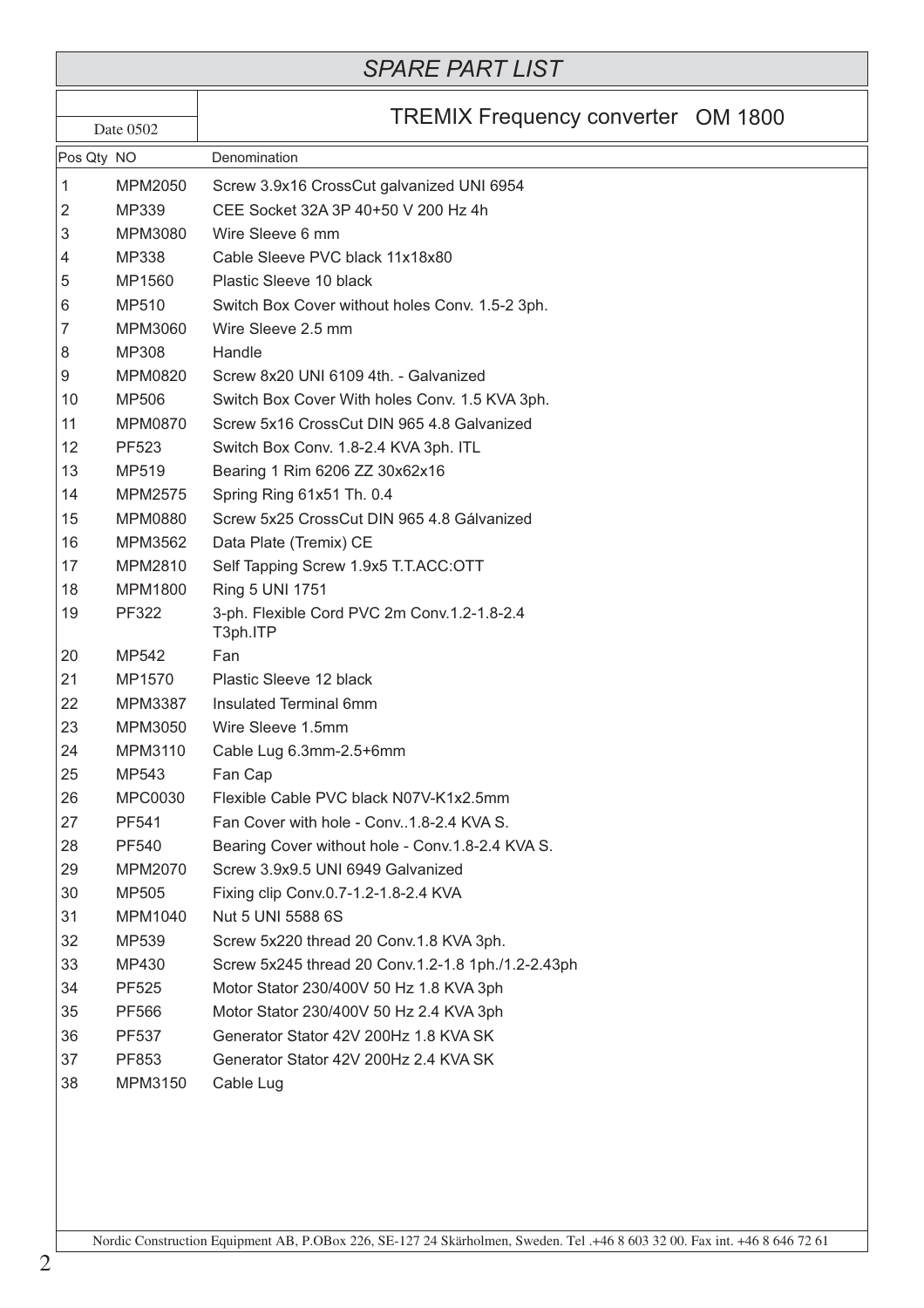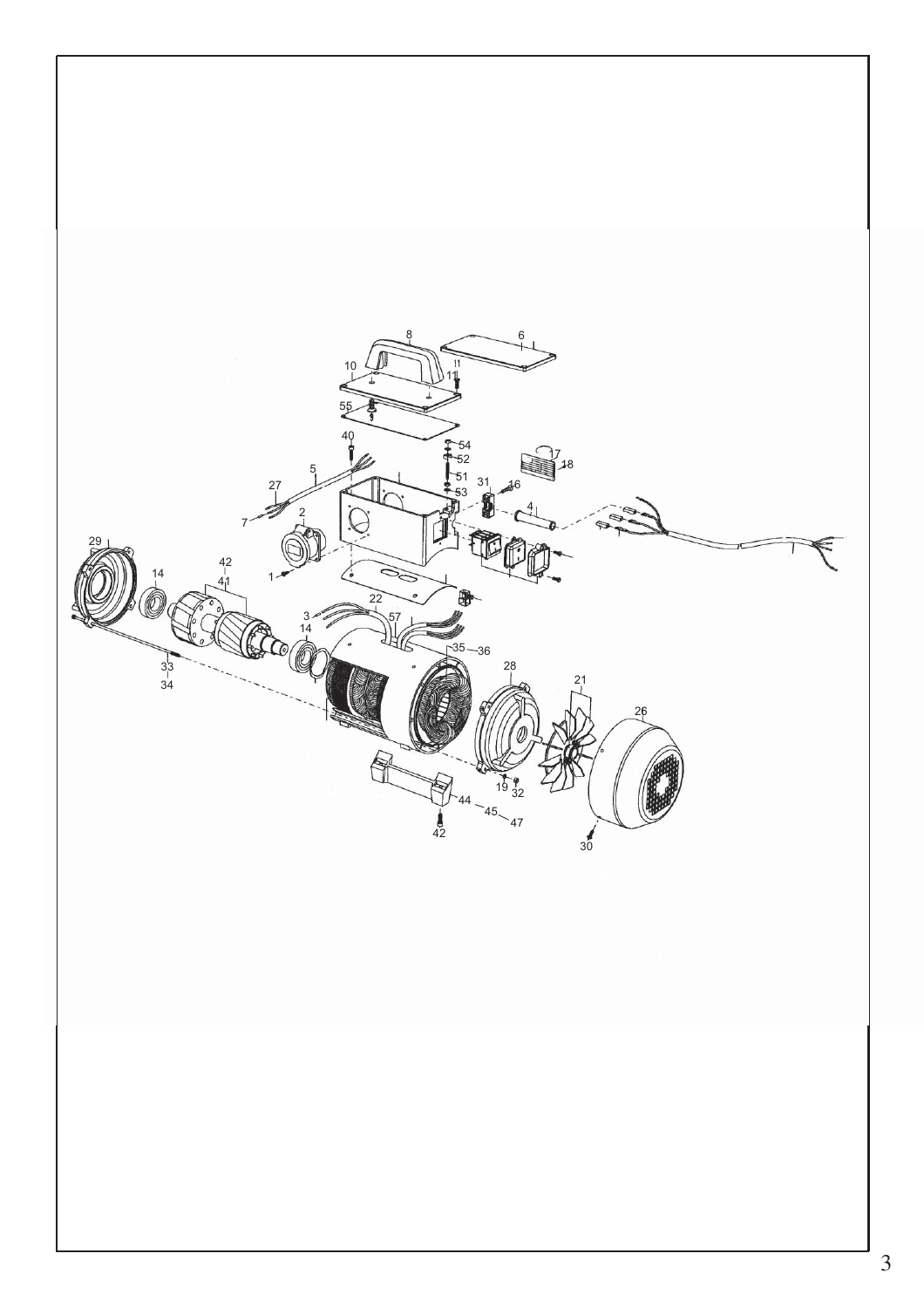|            | Date 0502      | <b>TREMIX Frequency converter OM 750</b>     |
|------------|----------------|----------------------------------------------|
| Pos Qty NO |                | Denomination                                 |
| 1          | PF333          | <b>Bearing Cover</b>                         |
| 2          | MP344          | Ball Bearing 1 Rim 6205 ZZ 25x52x15          |
| 3          | MP230          | Screw 5x200 fil.20 mm                        |
| 4          | <b>MPM2569</b> | Spring Ring 51x42 - 0.4 thick                |
| 5          | MP404          | Condenser 18 mF - 450 V. Shank 8 MA          |
| 6          | PF263          | Rotor 0.7 KVA 1ph. SINTEK                    |
| 7          | MPM4305        | Tube end 18                                  |
| 8          | PF432          | Carriage Frame                               |
| 9          | PF269          | <b>Stator Housing</b>                        |
| 10         | <b>MPM0418</b> | Screw 6x16 UNI 5739 8.8                      |
| 11         | PF261          | Generator Stator 42V 200Hz 0.7 KVA SK        |
| 12         | MPM1717        | Ring 6x18 UNI 6593 4S                        |
| 13         | <b>PF225</b>   | Motor Stator 230V 50Hz 0.7 KVA               |
| 14         | PF408          | Switch Box                                   |
| 15         | MPM3150        | <b>Protection Sleeve</b>                     |
| 16         | PF319          | Fan Cover                                    |
| 17         | MPM2070        | Screw 3.9x9.5 UNI 6949 galvanized            |
| 18         | <b>MPM1800</b> | Ring 5 UNI 1751                              |
| 19         | MPM1040        | Bolt 5 UNI 5588 6S                           |
| 20         | MP311          | Fan                                          |
| 21         | MP314          | Fan Cap                                      |
| 22         | MP348          | Switch Box Seal 110x164 mm                   |
| 23         | MPM0880        | Screw 5-25 CR DIN 965 4.8 galvanized         |
| 24         | MPM3562        | Data Plate (Tremix) CE                       |
| 25         | PF433          | Converter Foot F. 6MA                        |
| 26         | MP237          | Lever Thermic Switch 2 Poles 7A              |
| 27         | MPM2810        | Self Tapping Screw 1.9x5 T.T.ACC.OTT.        |
| 28         | MPM3100        | Cable Lug 6.3 mm - 1/2.5 mm                  |
| 29         | MP338          | Cable Sleeve PVC black 11x18x80              |
| 30         | MP505          | Fixing Clip Conv. 0.7-1.2-1.8-2.4 KVA        |
| 31         | PF434          | 1-ph. Flexible Cord PVC 2m Conv. 0.7-1.2 KVA |
| 32         | MPM3060        | Wire Sleeve 2.5 mm                           |
| 33         | MP339          | CEE Socket 32A 3P 40/50V 200Hz 4h            |
| 34         | <b>MPM2050</b> | Screw 3.9x16 CrossCut galvnized UNI 6954     |
| 35         | MPM0105        | Screw 6x100 UNI 5931 c.8.8 galvnized         |
| 36         | MPM0050        | Screw 6x18 UNI 5931 c.8.8 galvnized          |
| 37         | MPM1910        | Ring 5 DIN 6798                              |
| 38         | MPM1041        | Nut 5 hexagon 10 H.4 4th.                    |
| 39         | <b>MPM2665</b> | Worm screw 5x30 4th. TROP. (earth)           |
| 40         | <b>MPM2670</b> | Earth Terminal                               |
|            |                |                                              |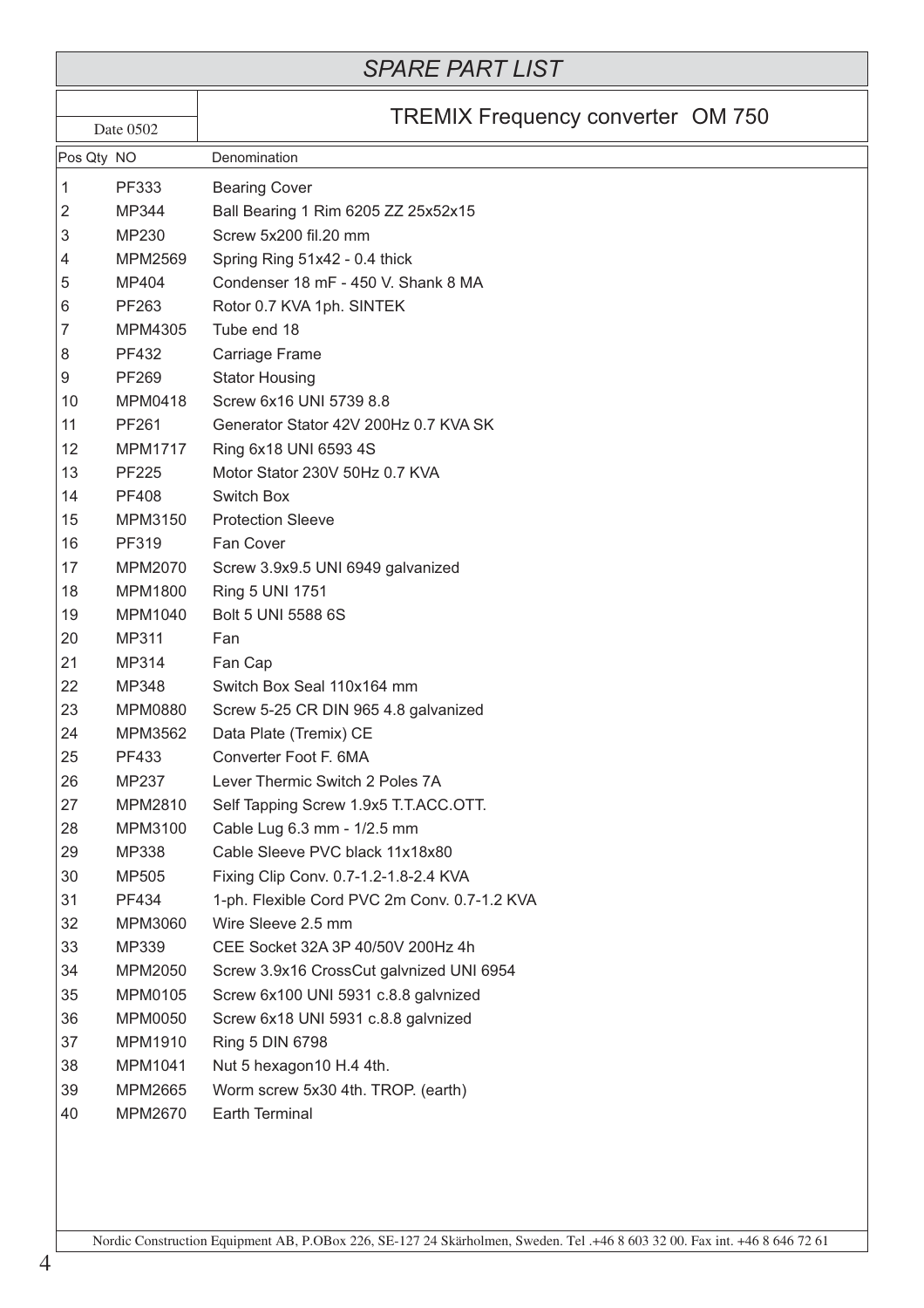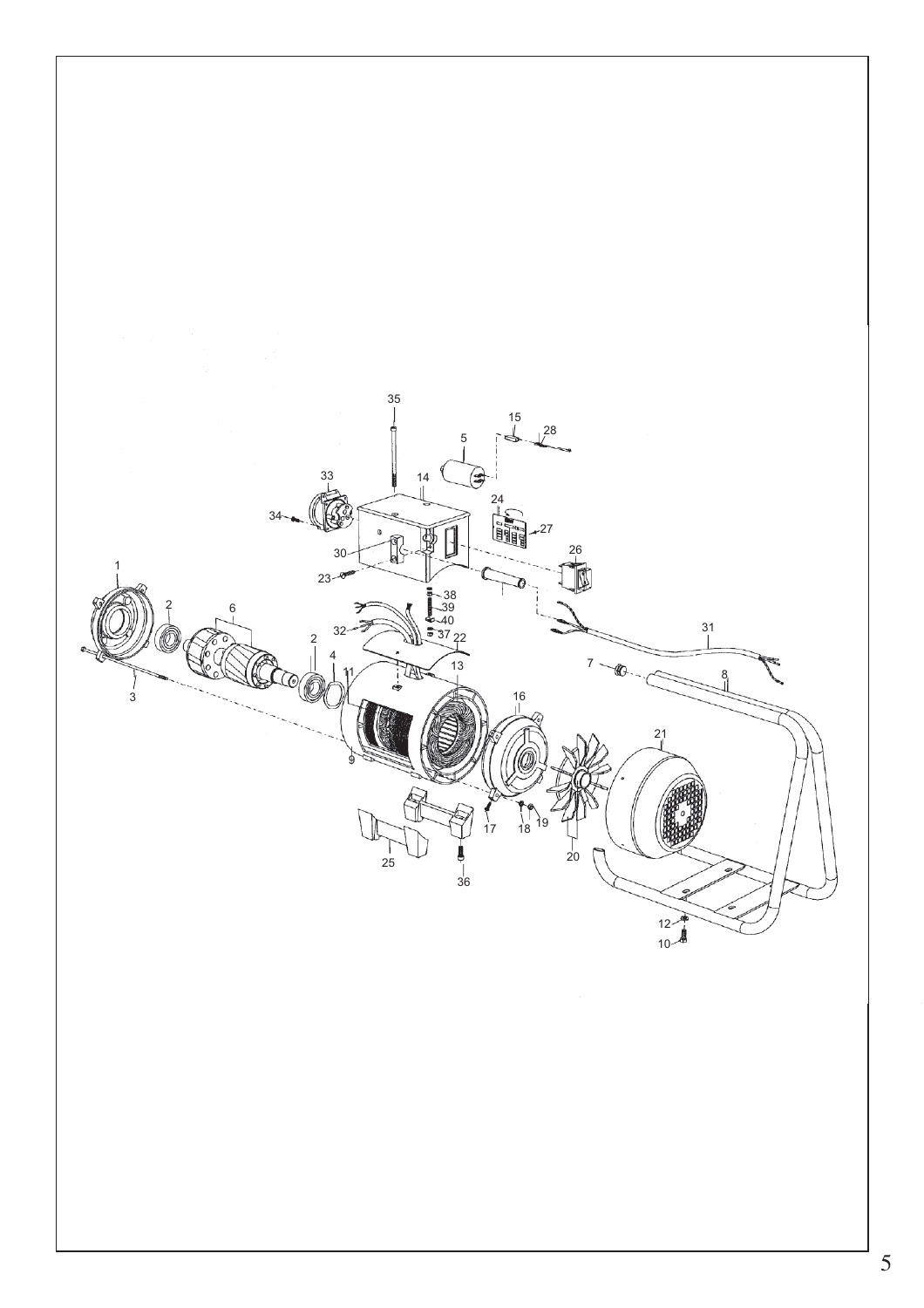| Date 0502  |                | <b>TREMIX Frequency converter OM 1800</b>           |
|------------|----------------|-----------------------------------------------------|
| Pos Qty NO |                | Denomination                                        |
| 39         | <b>MPM0050</b> | Screw 6x18 UNI 5931 c.8.8 Galvanized                |
| 40         | PF532          | Rotor 1.8 KVA 3ph. SINTEK                           |
| 41         | PF581          | Rotor 2.4 KVA 3ph. SINTEK                           |
| 42         | MP548          | Switch Box Seal 108x198 mm Cony, 1,8/4,0            |
| 43         | MP318          | Converter foot                                      |
| 44         | PF433          | Conv. Foot W/ holes 0.7-1.2-1.8 3ph. KVA thread 6MA |
| 45         | PF521          | Conv. Foot W/ holes 1.8-2.4 3ph. KVA thread 6MA     |
| 46         | MP546          | Lever Thermic Switch 3P 4A 1.8 KVA 3ph.             |
| 47         | MP563          | Lever Thermic Switch 3P 5A 2.4 KVA 3ph.             |
| 48         | <b>MPM1717</b> | Ring 6x18 UNI 6593 4th.                             |
| 49         | MPM0418        | Screw 6x16 UNI 5739 8.8                             |
| 50         | MPM2665        | Worm Screw 5x30 4th. TROP. (earth)                  |
| 51         | MPM2670        | <b>Earth Terminal</b>                               |
| 52         | MPM1910        | Ring 5 DIN 6798                                     |
| 53         | MPM1041        | Nut 5 hexagon 10 H.4 4th.                           |
| 54         | MP549          | Cover Seal 103x198 mm Conv. 1.5-2 3ph.              |
|            |                |                                                     |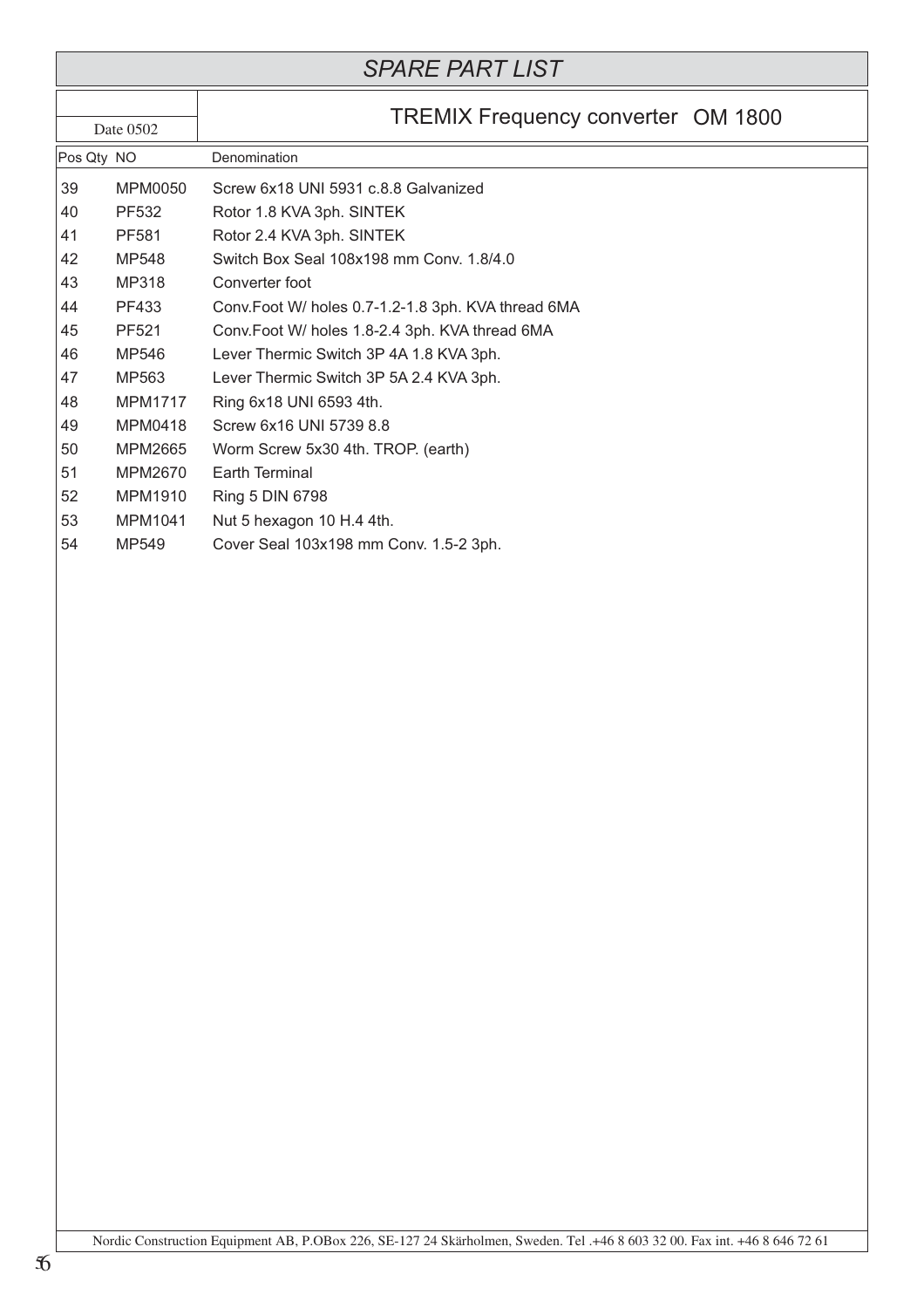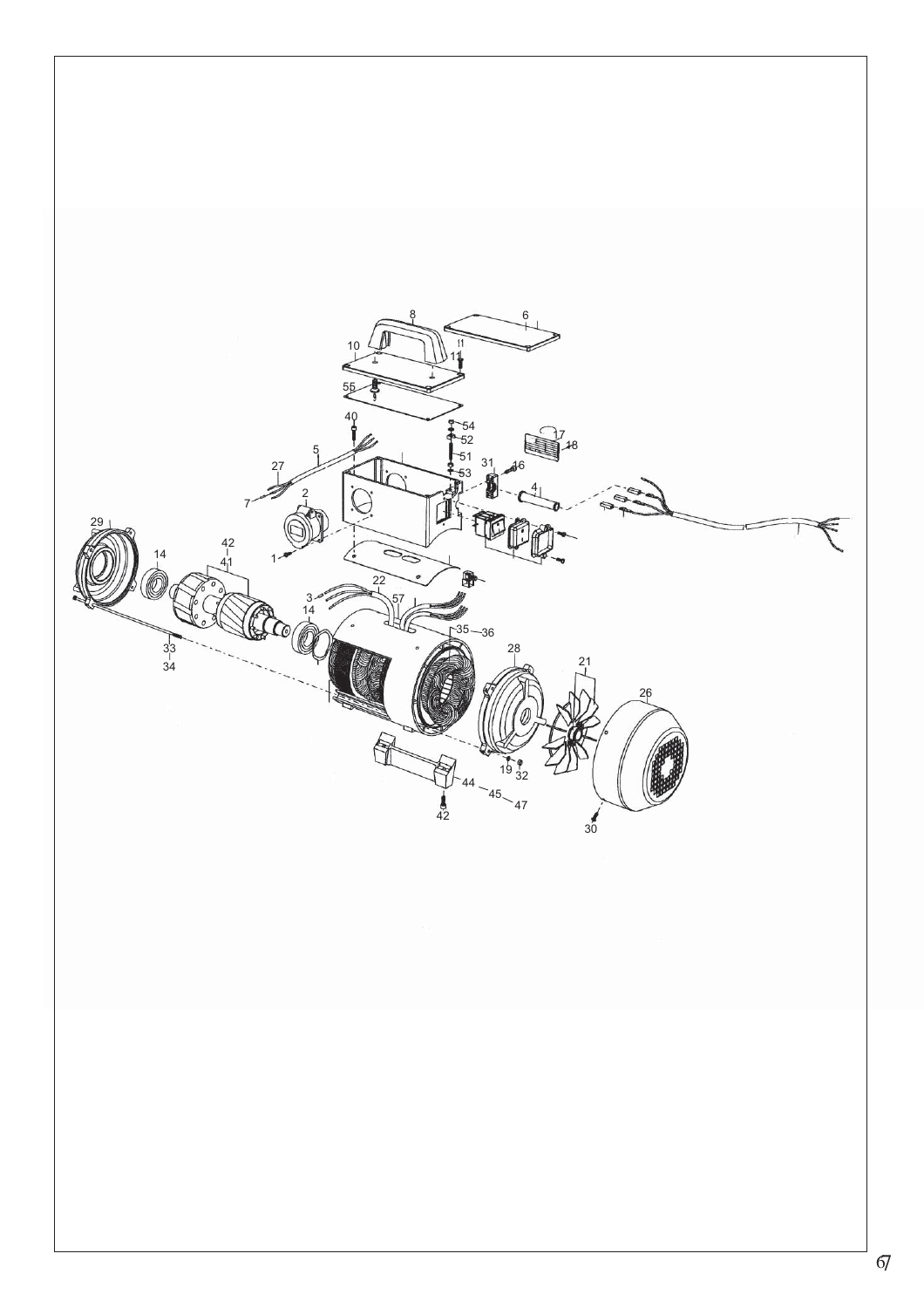ī

|            | Date 0502      | <b>TREMIX Frequency converter</b> OM 6000 |
|------------|----------------|-------------------------------------------|
| Pos Qty NO |                | Denomination                              |
|            |                |                                           |
| 1          | MPM0401        | Screw 5x16xUNI 5739 8.8 with flange       |
| 2          | PF4168         | Switch Box Cover Conv. 6 KVA              |
| 3          | MPM3223        | Ring Cable Lug 6.2x5/6 mm                 |
| 4          | MPM3227        | Cable Lug 6x16 mm                         |
| 5          | MPM0410        | Screw 5x20 UNI 5739 4th. TROP.            |
| 6          | MPM3391        | Terminal Board 70x45-6 pins 6             |
| 7          | MPM1050        | Nut 6 UNI 5588 6th.                       |
| 8          | MPM1810        | Ring 6 UNI 1751                           |
| 9          | MP1580         | Plastic sleeve 14 black                   |
| 10         | <b>MPM2080</b> | Screw 4.8x13 UNI 6950                     |
| 11         | PF4182         | Generator Stator 42V 200 Hz 6 KVA SK      |
| 12         | MPM0420        | Screw 8x20 UNI 5739 4th.                  |
| 13         | <b>MPM0050</b> | Screw 6x18 UNI 5931 c.8.8 Galvanized      |
| 14         | MPM1300        | Cap Nut 5 MA                              |
| 15         | MP4181         | Switch 3phase 16 A - Coil 380 V           |
| 16         | MPM3477        | Plastic Nut PG 13.5 black                 |
| 17         | MPM2562        | Data Plate (Tremix) CE                    |
| 18         | MPM2820        | Rivet T.T 2.4x6 Alu                       |
| 19         | MP4044         | Wheel 250x55 Hub 20x57                    |
| 20         | PF4169         | Double Push Button On/Off                 |
| 21         | MP4172         | Switch Seal                               |
| 22         | <b>MPM0110</b> | Screw 8x20 UNI 5931 c.8c8                 |
| 23         | PF4121         | Converter Foot - 6 KVA                    |
| 24         | PF4167         | Switch Box Conv. 6 KVA                    |
| 25         | MPM3476        | Fixing Clip Spiralblock PG 13.5 black     |
| 26         | PF4037         | Flexible Cord PVC 3m Conv. 3/4 3ph.       |
| 27         | MPC0101        | Flexible Cable PVC black N07V-K 1x6 mm    |
| 28         | MP339          | Cee Socket 32 A 3P 40/50 V 200 Hz 4h      |
| 29         | MPM3080        | Wire Sleeve 6mm                           |
| 30         | MP1213         | <b>Fixing Clip</b>                        |
| 31         | PF4045         | <b>Wheel Barrow Frame</b>                 |
| 32         | MPM4312        | Tube End 25                               |
| 33         | MPM0420        | Screw 8x20 UNI 5739 4th.                  |
| 34         | MPM1220        | Self Blocking Nut 8-13x10.6 UNI 7473      |
| 35         | MPM1540        | Ring 8 UNI 6592 4th. Galvanized           |
| 36         | MPM2050        | Screw 3.9x16 CrossCut Galvanized UNI 6954 |
| 37         | PF4014         | Bearing Cover Without Hole                |
|            |                |                                           |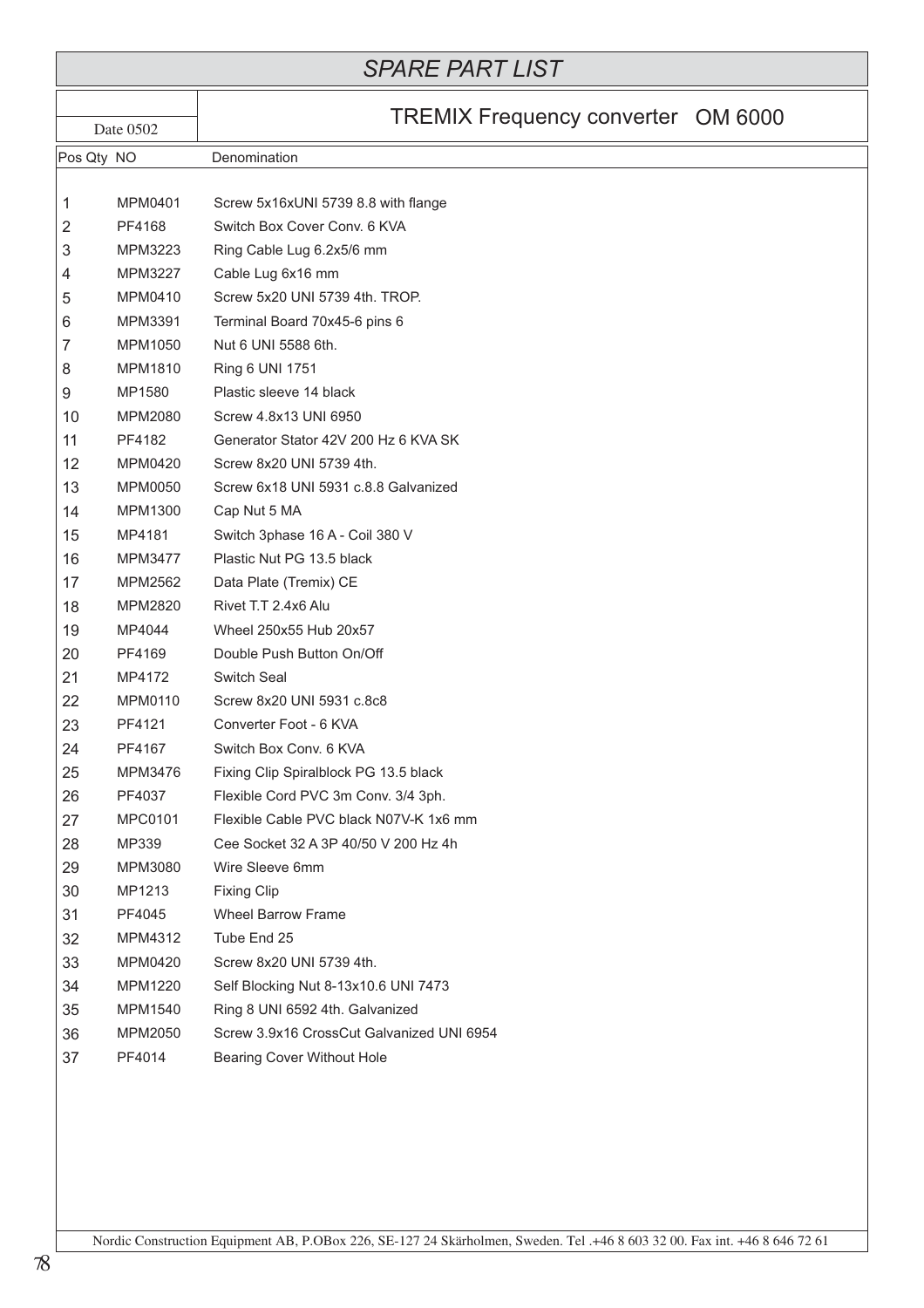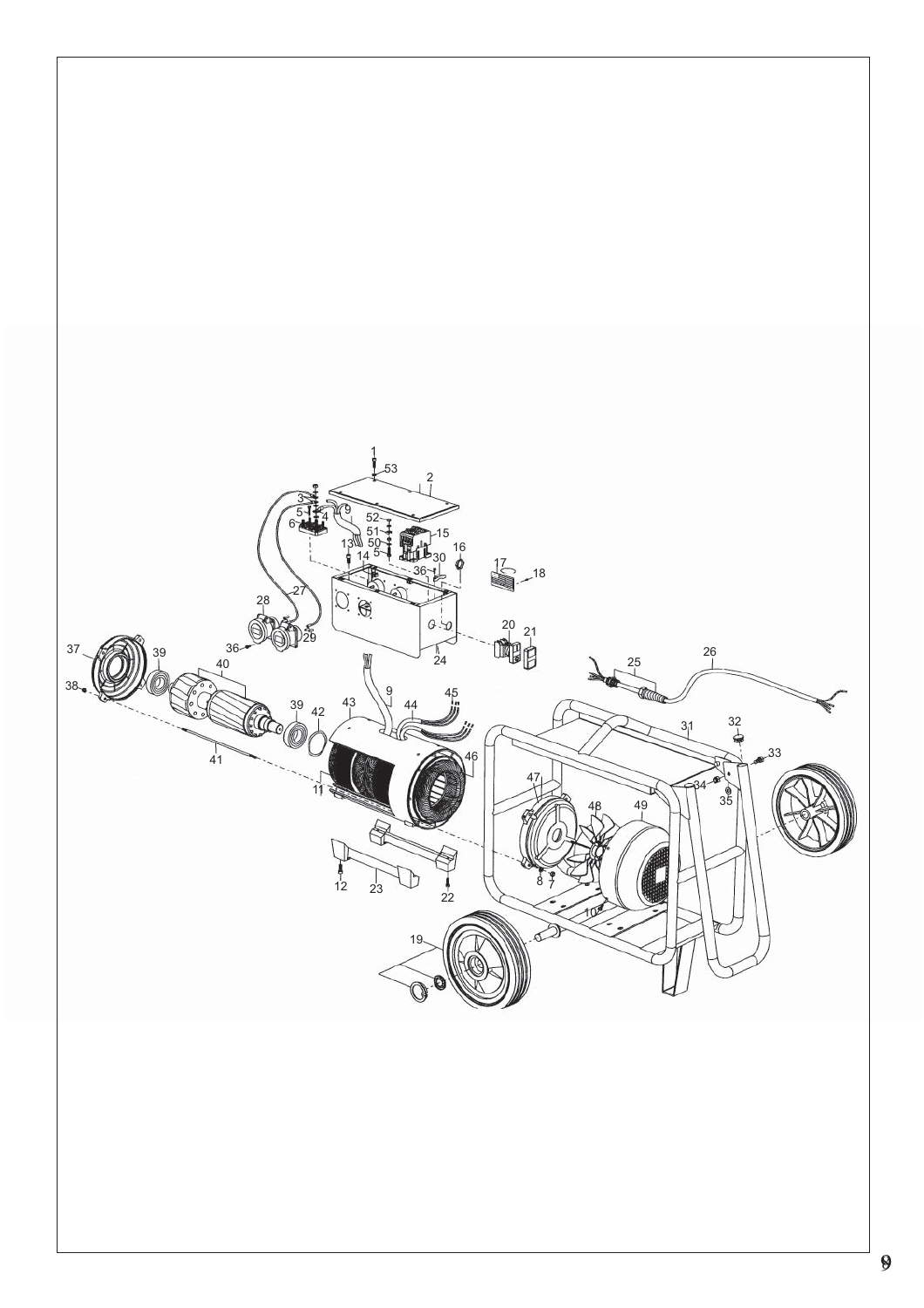| Date 0502  |                | TREMIX Frequency converter OM 6000          |
|------------|----------------|---------------------------------------------|
| Pos Qty NO |                | Denomination                                |
| 38         | MP4007         | Bearing 1 Rim 6207 ZZ 35x72x17              |
| 39         | PF4181         | Rotor 6 KVA SINTEK - Poles                  |
| 40         | MP4186         | Thread End 6x370 Thread 20/20 Conv.5 KVA SK |
| 42         | <b>MPM2580</b> | Spring Ring 71x61 th.0.5                    |
| 43         | PF4184         | Housing Conv. 6 KVA SK                      |
| 44         | MPI1560        | Plastic Sleeve 10 black                     |
| 45         | MPM3060        | leeve 2.5 mm                                |
| 46         | PF4175         | Motor Stator 400/693V 50 Hz 6 KVA 6ph.      |
| 47         | PF4013         | Fan Cover W/ Hole Conv. 3/7.5 KVA SINTEK    |
| 48         | MP4008         | Fan Conv. 3/7.5 KVA                         |
| 49         | MP4010         | Fan Cap Conv., 3/7.5 KVA                    |
| 50         | MPM1910        | Ring 5 DIN 6798                             |
| 51         | MPM2670        | Earth Terminal                              |
| 52         | MPM1041        | Nut 5 hexagon 10 H.4 4th.                   |
| 53         | MPM1650        | Olastc Washer 5x11 th. 1 mm                 |
|            |                |                                             |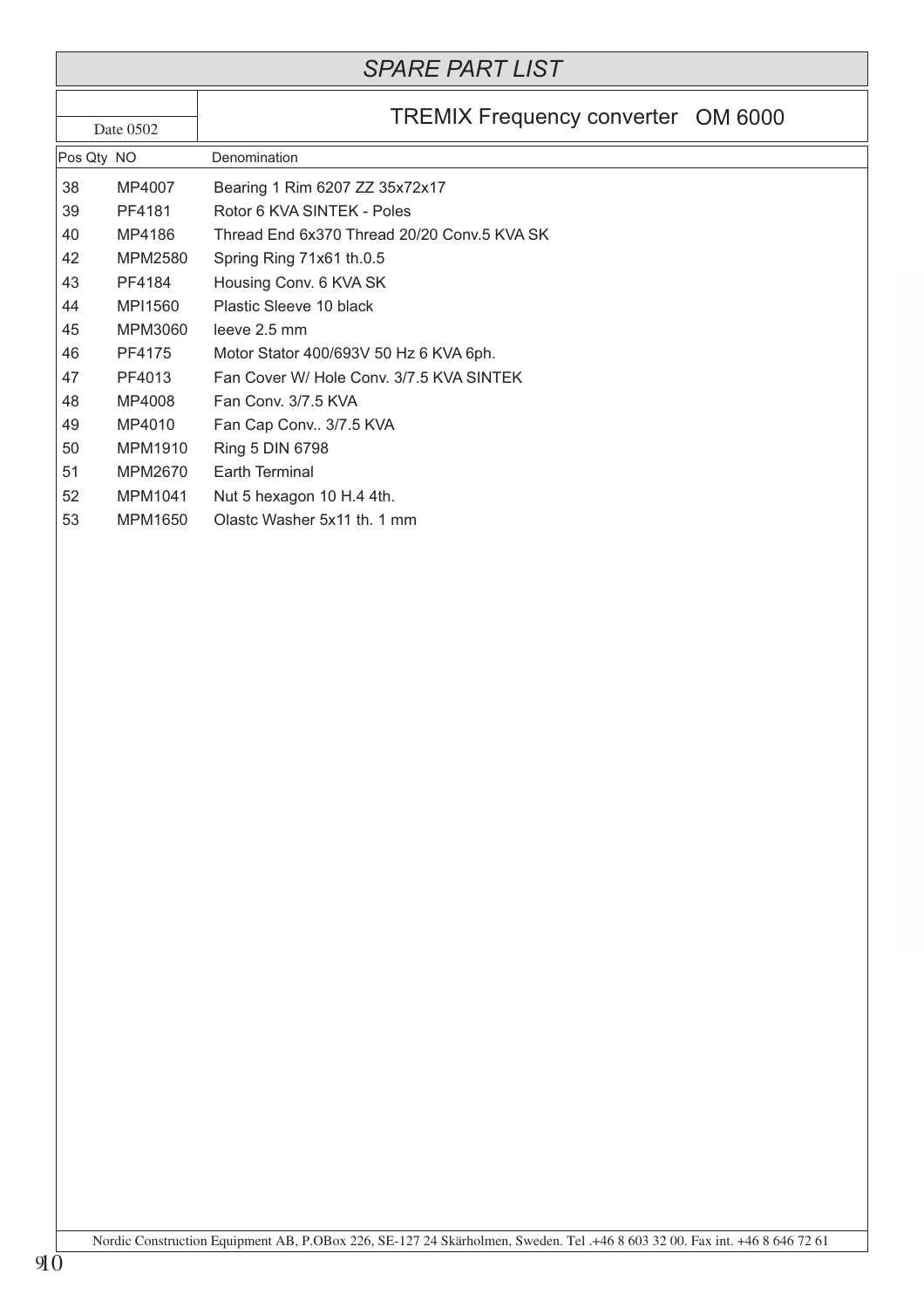